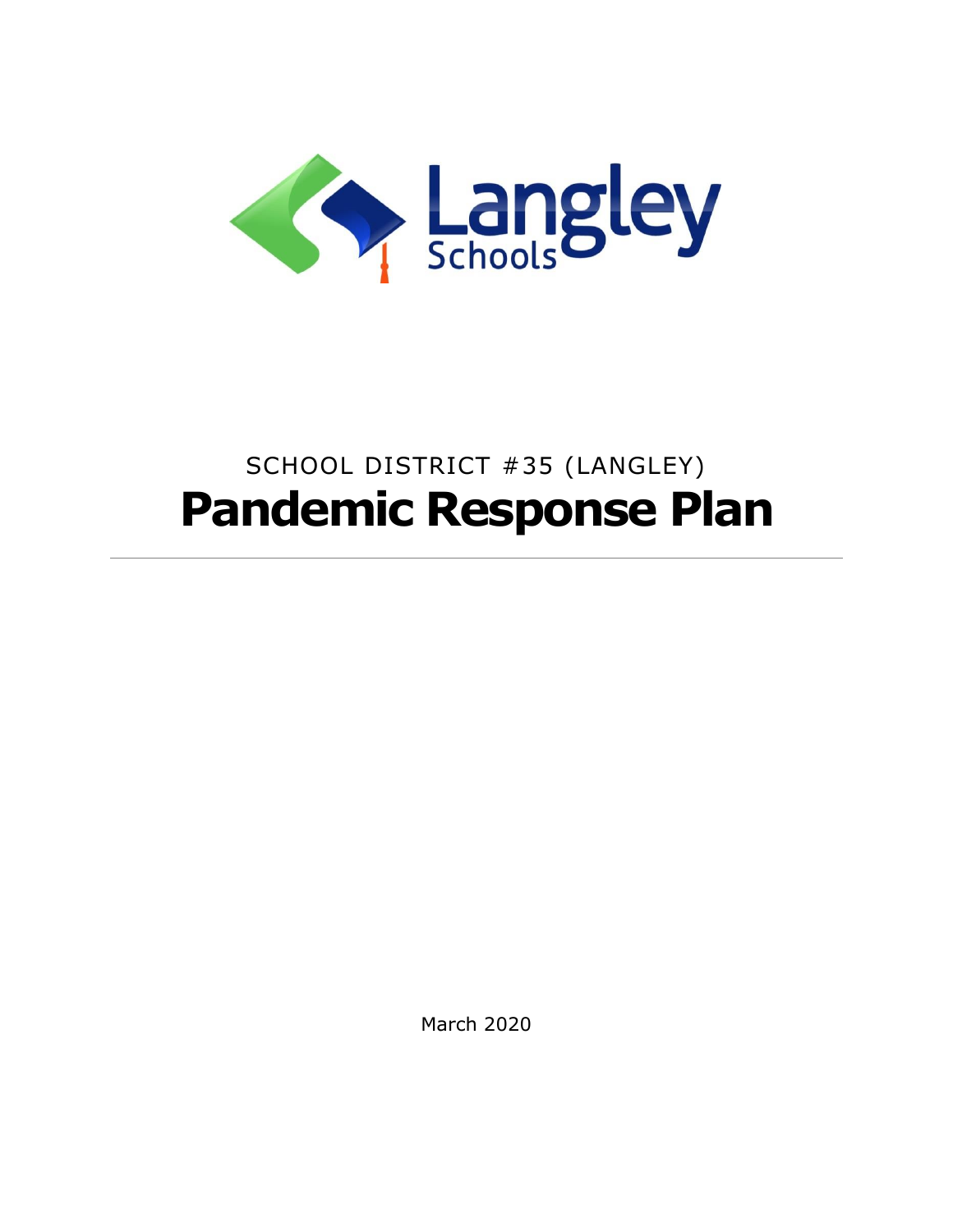## Table of Contents

| Introduction                                                                             | 3              |
|------------------------------------------------------------------------------------------|----------------|
| Purpose                                                                                  | 3              |
| Pandemic Planning Committee/Emergency Response Team (ERT)                                | 3              |
| What is an Influenza Pandemic?                                                           | $\overline{4}$ |
| What are the Signs and Symptoms of Influenza?                                            | $\overline{4}$ |
| What type of prevention and continuity planning is the Langley School<br>District doing? | 5              |
| <b>Plan Overview</b>                                                                     | 5              |
| Roles and Responsibilities:                                                              |                |
| Superintendent of Schools                                                                | 13             |
| Assistant Superintendents, Directors, Student Support                                    | 13             |
| <b>Communications Manager</b>                                                            | 13             |
| Principals and Supervisors                                                               | 13             |
| Managers of Facilities Services and Transportation                                       | 14             |
| Manager of Health, Safety and Benefits                                                   | 14             |
| <b>Manager of Facilities Services</b>                                                    | 15             |
| Secretary-Treasurer                                                                      | 15             |
| Assistant Superintendent, Human Resources                                                | 15             |
| <b>Staff</b>                                                                             | 15             |
| <b>School Closure Decision-Making Process</b>                                            | 16             |
| <b>Education and Training</b>                                                            | 16             |
| Staff will receive information about:                                                    |                |
| Separating Ill Students and Staff                                                        | 17             |
| Hand Washing Education                                                                   | 18             |
| <b>Health Monitoring</b>                                                                 | 19             |
| Record Keeping                                                                           | 19             |
| <b>Annual Review</b>                                                                     | 19             |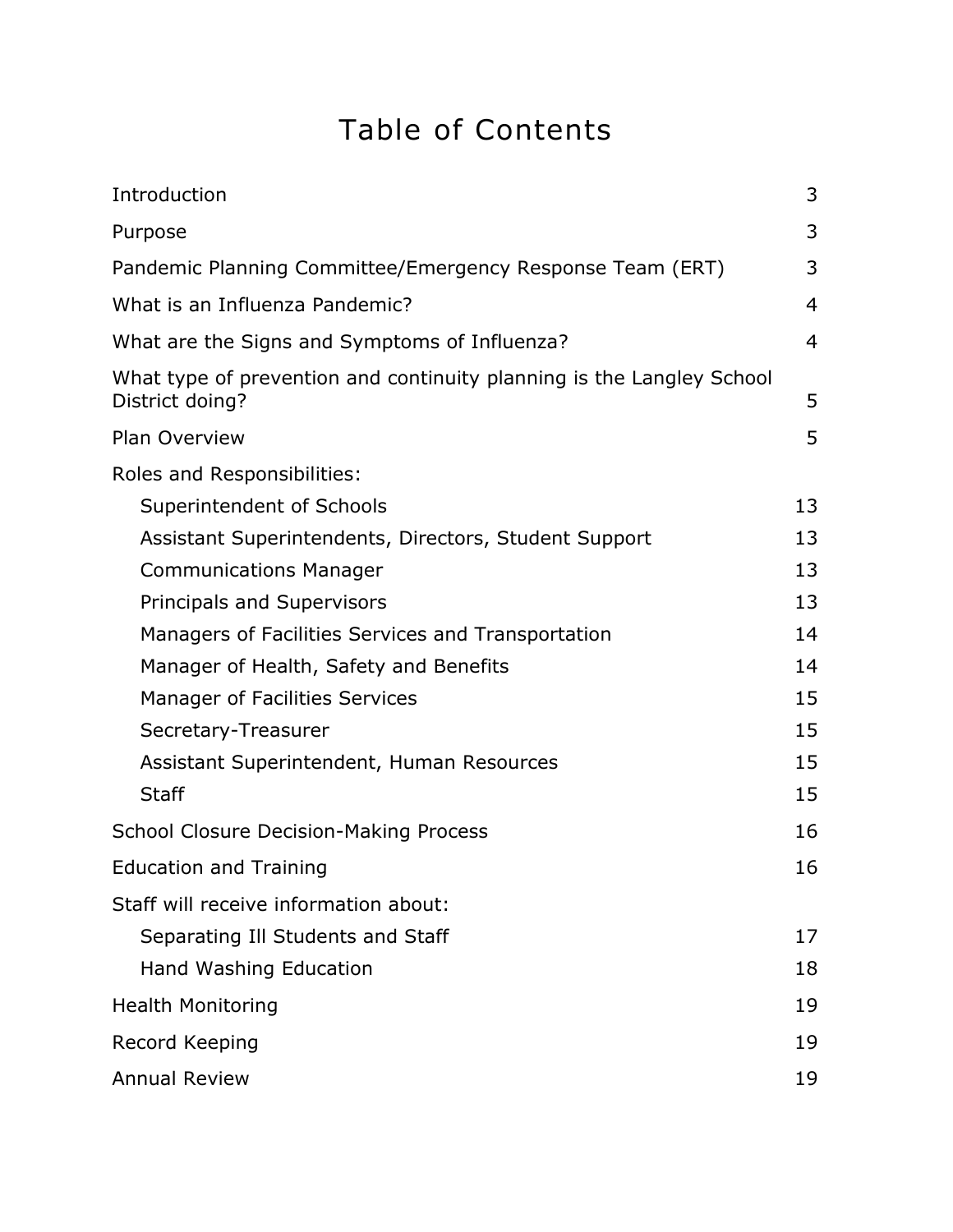## **Introduction**

A pandemic is an outbreak occurring over a larger geographical area, often worldwide, affecting a large proportion of the population with elevated mortality rates. Three pandemics have occurred in the last century, the Spanish flu (1918), the Asian flu (1957) and the Hong Kong flu (1968). The Spanish Flu pandemic of 1918 resulted in approximately 40-50 million deaths worldwide.

An epidemic on the other hand, is a widespread occurrence of an infectious disease in a community at a particular time. This could be any infectious disease such as measles, whooping cough or the novel coronavirus (COVID-19).

*The World Health Organization (WHO) has determined that the COVID-19 virus is an epidemic, based on the WHO's definition. At this time, WHO has declared COVID-19 as a global health emergency however, they consider the overall severity of COVID-19 to be low.* 

Contingency planning is essential for an effective response.

#### **Purpose**

The District is committed to providing a safe and healthy workplace for all staff and students. A combination of measures will be used to minimize exposure to pandemic viruses. Work procedures will protect staff and students within the District. It is important that all staff follow the procedures outlined in this plan and provided to staff in order to prevent or reduce exposure to pandemic viruses, including COVID-19.

## **Pandemic/Epidemic Planning Committee/Emergency Response Team (ERT)**

A Committee was developed following a plan and using materials and processes originally developed by Dr. Terry Sullivan, retired Superintendent of Schools in Kamloops-Thompson. The plan has been refined for the Langley School District, to plan for effective educational and business continuity in the event of a pandemic or epidemic. This plan also addresses the very important topics of infection control and mitigation.

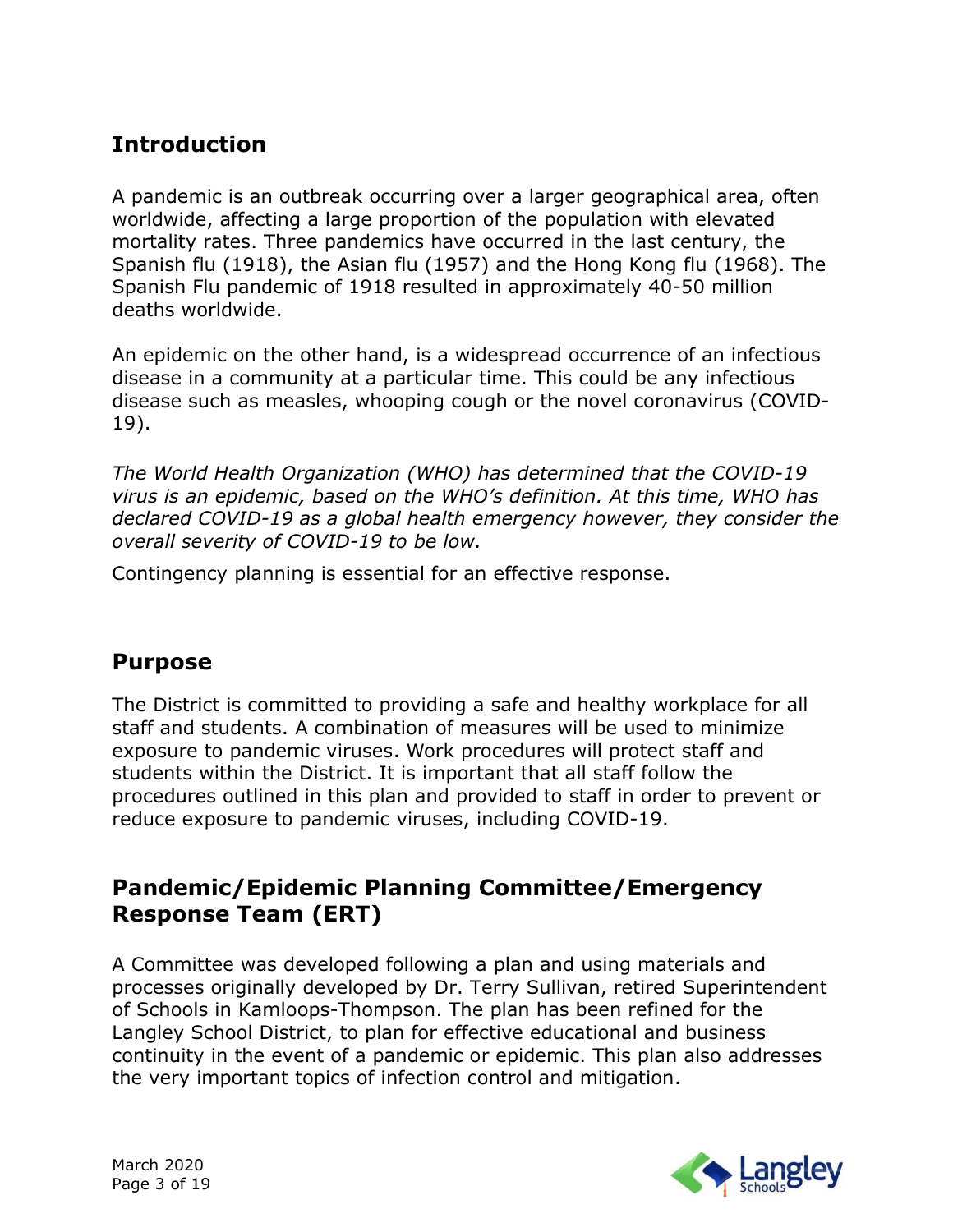During a pandemic or epidemic, the roles of the members will shift from planning to emergency response; as identified in the *Pandemic/epidemic Period* of this response plan. Members of the current Committee:

Gord Stewart, Superintendent of Schools Brian Iseli, Secretary-Treasurer Woody Bradford, Assistant Superintendent Mal Gill, Assistant Superintendent Barry Bunyan, Assistant Superintendent – HR Michelle Guillou, Director of Human Resources Megan Duke, Manager of Health & Safety Megan Zazelenchuk, Manager of Health & Wellness Tristan Schaufler, Director of Facilities, Transportation & Capital Projects Gordana Vuckovic, Manager of Facilities Services Jo Abshire, Communications Manager Ruth Castillo, Executive Assistant, School Services Clare Pereira, Executive Assistant, Superintendent's Office

## **What is an Influenza Pandemic and Epidemic?**

- An epidemic occurs when a disease affects a greater number of people than is usual for the locality of one that spreads to areas not usually associated with the disease.
- A pandemic is an epidemic of world-wide proportions.
- Pandemics can happen when an animal virus mixes or changes to result in a new virus.
- This new virus is capable of person-to-person spread because most people have little or no immunity to it.
- Influenza causes outbreaks each winter. The very young and the very old usually have the most severe illness.
- Influenza pandemics and epidemics cause more illness and more serious outcomes like hospitalization and death affecting all age groups, including young adults. This is different from usual influenza.

## **What are the Signs and Symptoms of Influenza***?*

| Fever                    | $\cdot$ Cough                       | Sore Throat              |
|--------------------------|-------------------------------------|--------------------------|
| Runny nose               | • Headache                          | • Muscle aches and pains |
| <b>Extreme fatique</b>   | • May include diarrhea and vomiting |                          |
| (especially in children) |                                     |                          |

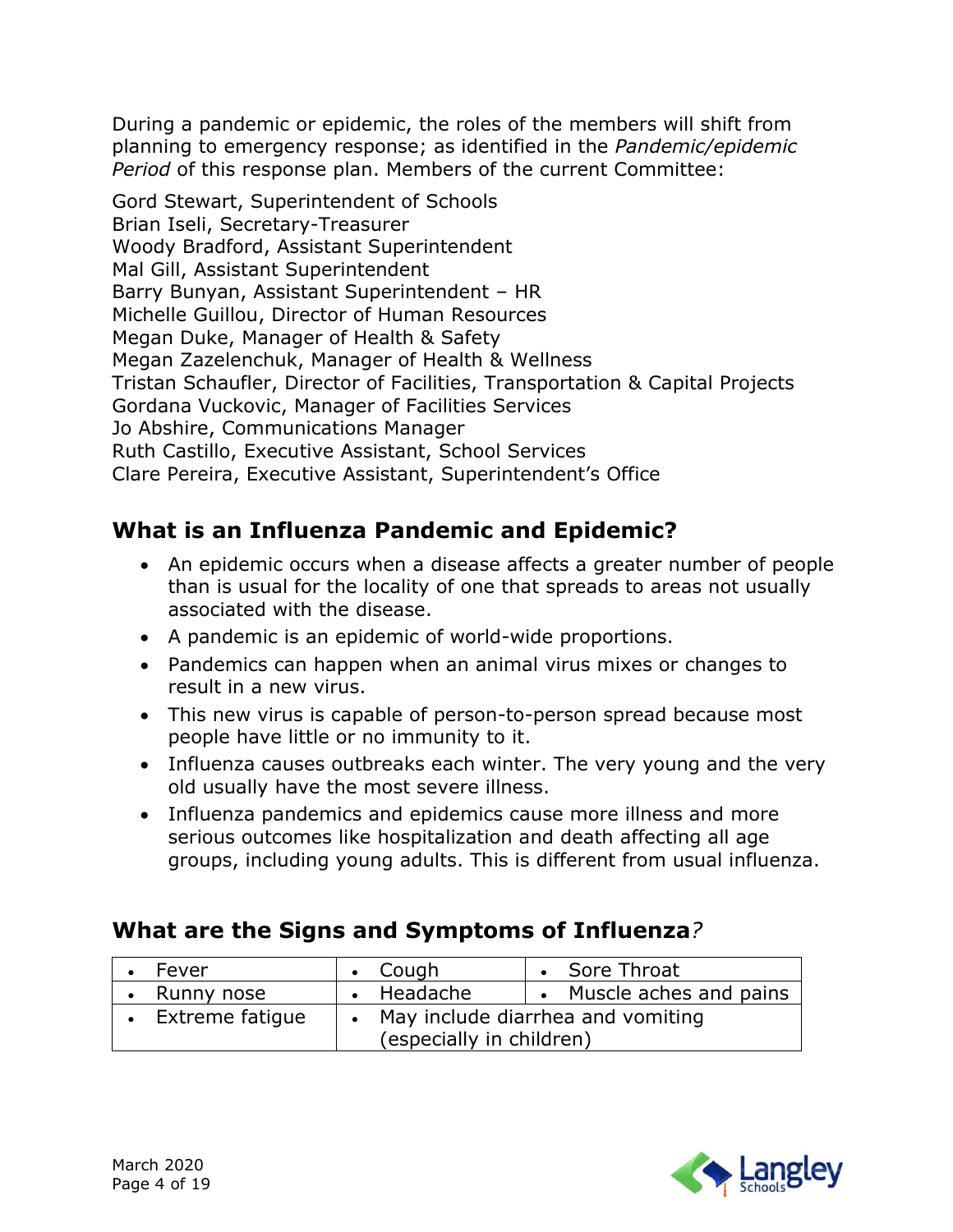## **What type of prevention and continuity planning is the Langley School District doing?**

There may be large numbers of students and staff absent due to illness during a pandemic or epidemic. In some extreme cases and under the guidance of Fraser Health Authority, some schools could be closed. In order to minimize the impact of such events, the District is working on the following plan emphasizing its most important element - prevention. The plan includes:

- Educating staff and students in hand washing frequency and technique, and cough/sneeze etiquette
- Ensuring adequate soap in dispensers in classrooms that have a sink, and all washrooms
- Conducting routine cleaning of schools and district sites
- Reminding staff of the 10% illness reporting protocol and monitoring absence rates as they approach that rate
- Advising staff and students who are ill, particularly if they have a fever or diarrhea, to stay home until they are able to fully participate as they usually would in work/school activities

## **Plan Overview**

#### **Organization and Structure of the Plan**

The main body of this plan is organized in three sections, which outline the key roles and responsibilities of personnel in the Langley School District in each of the three planning phases.

- 1. *Pre-pandemic/Epidemic Period:* This is the critical stage for plan preparedness. The pre-pandemic/epidemic phase is NOW, and planning efforts need to focus on education, business continuity and infection control.
- 2. *Pandemic/Epidemic Period:* The Provincial Health Officer (PHO) will declare when it is time to activate plans for the pandemic/epidemic phase. We cannot anticipate exactly what will happen. Plans will need to be adapted to reflect circumstances and situations as they arise.

During this phase, the key goals will be to:

- Minimize rates of illness in School District sites
- Minimize educational and business disruptions

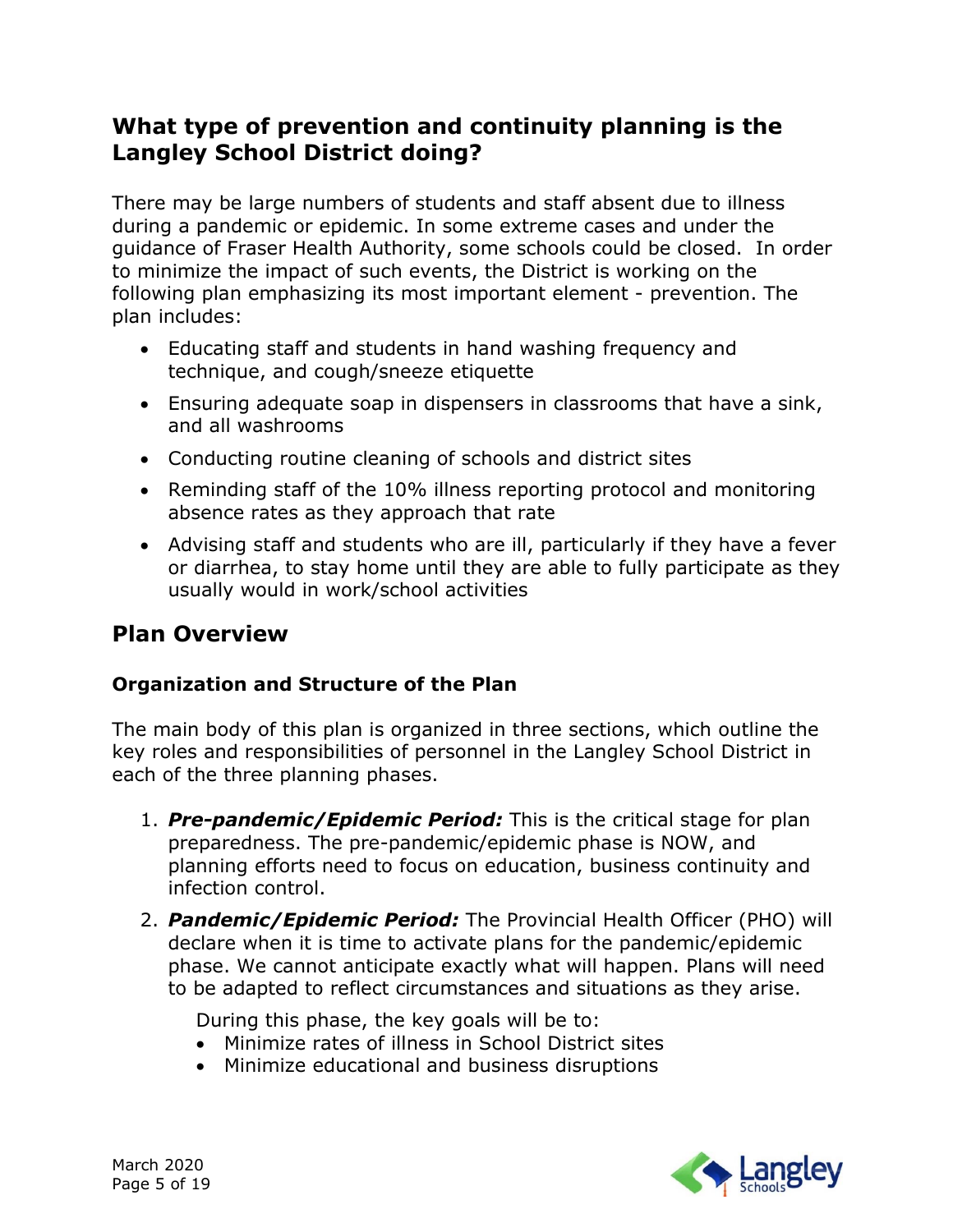3. *Post-pandemic/Epidemic Period:* The post-pandemic/epidemic period begins when the Provincial Health Officer declares that the pandemic is over. The primary focus of work at this time is to restore normal services, deactivate pandemic response activities, review their impact, and use the lessons learned to guide future planning activities.

Each period in the Pandemic/Epidemic Response Plan addresses the following five key components:

- 1. Planning and Coordination
- 2. Continuity of Student Learning and Core Operations
- 3. Infection Control Policies and Procedures
- 4. Communication Planning
- 5. Education of Staff/Student/Families

#### **Pre-Pandemic/Epidemic Period**

| <b>Pre-Pandemic/Epidemic Activities</b>                                                                                                                                                                                              | <i><b>Responsibilities</b></i>             |
|--------------------------------------------------------------------------------------------------------------------------------------------------------------------------------------------------------------------------------------|--------------------------------------------|
| 1. Planning and Coordination                                                                                                                                                                                                         |                                            |
| Responsibility for Langley School District plan<br>activation                                                                                                                                                                        | Superintendent of Schools                  |
| Update Emergency Procedures Manual to include a<br>section on pandemic/epidemic influenza                                                                                                                                            | Assistant Superintendent                   |
| Incorporate responsibilities and authorities of<br>Provincial Health Officer, Ministry of Health, Fraser<br>Health Authority and Ministry of Education in<br>development and implementation of Pandemic or<br>Epidemic Response Plan | Superintendent,<br>Manager Health & Safety |
| Plan for an isolation room for staff and students<br>that become ill with flu-like symptoms while at<br>work/school (See Separating Ill Students and<br>Staff)                                                                       | Principals, Managers, Directors            |

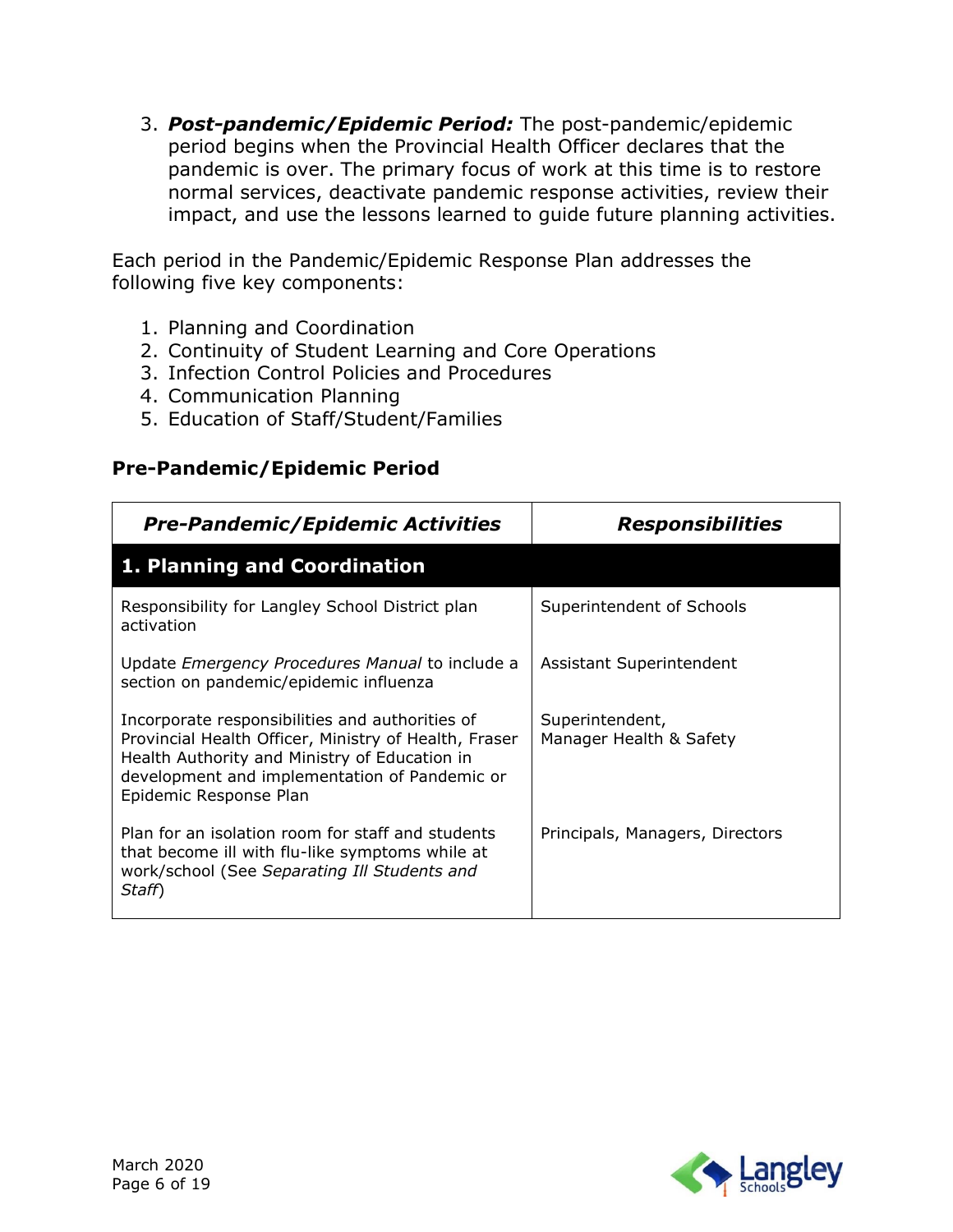## **2. Continuity of Student Learning & Core Operations**

| Consider impact of varying levels of student and<br>staff absences and school closures                                                      | Superintendent, Assistant<br>Superintendents, Assistant<br>Superintendent HR, Principals,<br>Managers and Directors                                                                                             |
|---------------------------------------------------------------------------------------------------------------------------------------------|-----------------------------------------------------------------------------------------------------------------------------------------------------------------------------------------------------------------|
| Consider and develop alternative procedures to<br>ensure continuity of education                                                            | Superintendent, Assistant<br>Superintendents, HR Principals                                                                                                                                                     |
| Develop cross training plans for essential services<br>a) Education<br>b) Payroll<br>c) Custodial<br>d) Communications<br>e) Transportation | Superintendent, Assistant<br>Superintendents, HR<br>Secretary Treasurer<br>Manager of Facilities Services<br>Communications Manager,<br>Superintendent, Manager Health &<br>Safety<br>Manager of Transportation |
| 3. Infection Control Policies & Procedures                                                                                                  |                                                                                                                                                                                                                 |
| Implement infection control practices and<br>procedures that help limit the spread of infection                                             | Manager Health & Safety, Manager<br>of Facilities Services                                                                                                                                                      |
| Ensure that schools and district sites have an<br>adequate supply of hand soap and paper towels                                             | Manager of Facilities Services                                                                                                                                                                                  |
| Order additional cleaning supplies and ensure<br>custodial staff are trained in pandemic cleaning<br>procedures                             | Manager of Facilities Services                                                                                                                                                                                  |
| Advise staff and students that are sick with flu like<br>symptoms to remain at home                                                         | Principals, Managers, Directors                                                                                                                                                                                 |
| Educate children and staff on proper hand washing<br>and cough/sneeze etiquette                                                             | Principals, Teachers, Managers,<br><b>Directors</b>                                                                                                                                                             |
| Maintain a healthy work environment by posting<br>tips on how to stop the spread of germs                                                   | Principals, Teachers, Managers<br>(information to be provided by<br>Manager Health & Safety via<br>Communications Manager)                                                                                      |
| Advise Assistant Superintendent when ≥10% of<br>school population (staff & students) is away ill.                                           | Principals                                                                                                                                                                                                      |

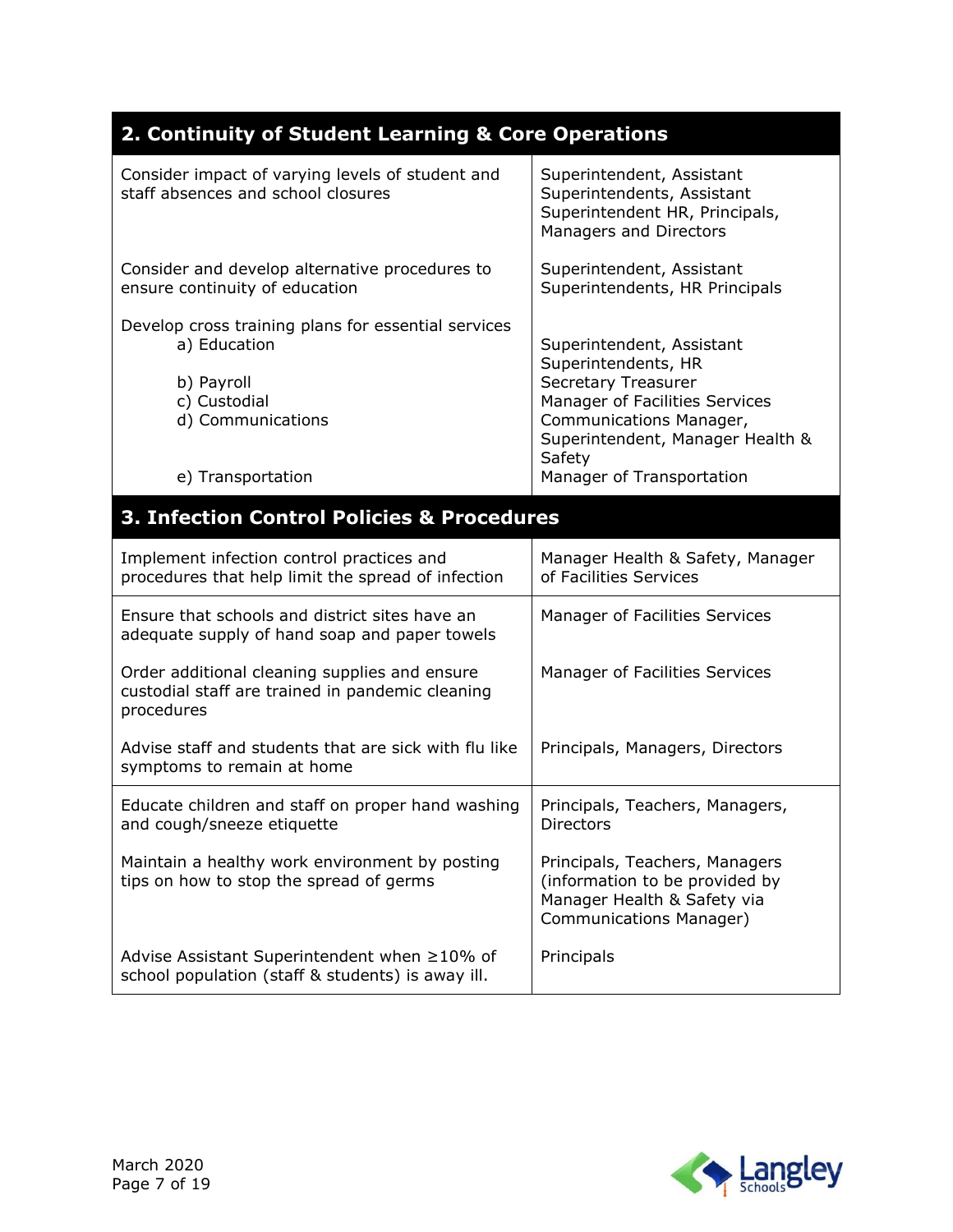| <b>4. Communication Planning</b>                                                                                                                                          |                                                                                 |
|---------------------------------------------------------------------------------------------------------------------------------------------------------------------------|---------------------------------------------------------------------------------|
| Develop and maintain contacts with MHO,<br>Community Service Providrs, Ministry of Education,<br>and City Officials                                                       | Superintendent, Communications<br>Manager, Manager Health & Safety              |
| Post relevant information on Langley School<br>District website regarding Pandemic Planning                                                                               | <b>Communications Manager in</b><br>conjunction with Manager Health &<br>Safety |
| Establish method of communication with students<br>and families to receive immediate information if<br>child needs to be sent home or if school or facility<br>is closing | Superintendent, Communications<br>Manager, Assistant Superintendents            |
| Advise Board of Education, Managers and School<br>Administration on influenza surveillance and<br>preventative measures                                                   | Superintendent,<br>Manager Health & Safety                                      |
| Advise staff, students and families of that<br>Pandemic/Epidemic information is posted on the<br>Langley School District website                                          | Principals, Managers, Directors                                                 |
| Ensure that parents/guardians have provided up to<br>date contact information to the school                                                                               | Principals, IT Director                                                         |
| Discuss Pandemic Influenza with staff including<br>prevention, signs symptoms and response<br>• at your health and safety committee meetings<br>• and at staff meetings   | Principals, Managers, Directors                                                 |
| Media communications                                                                                                                                                      | <b>Communications Manager</b>                                                   |

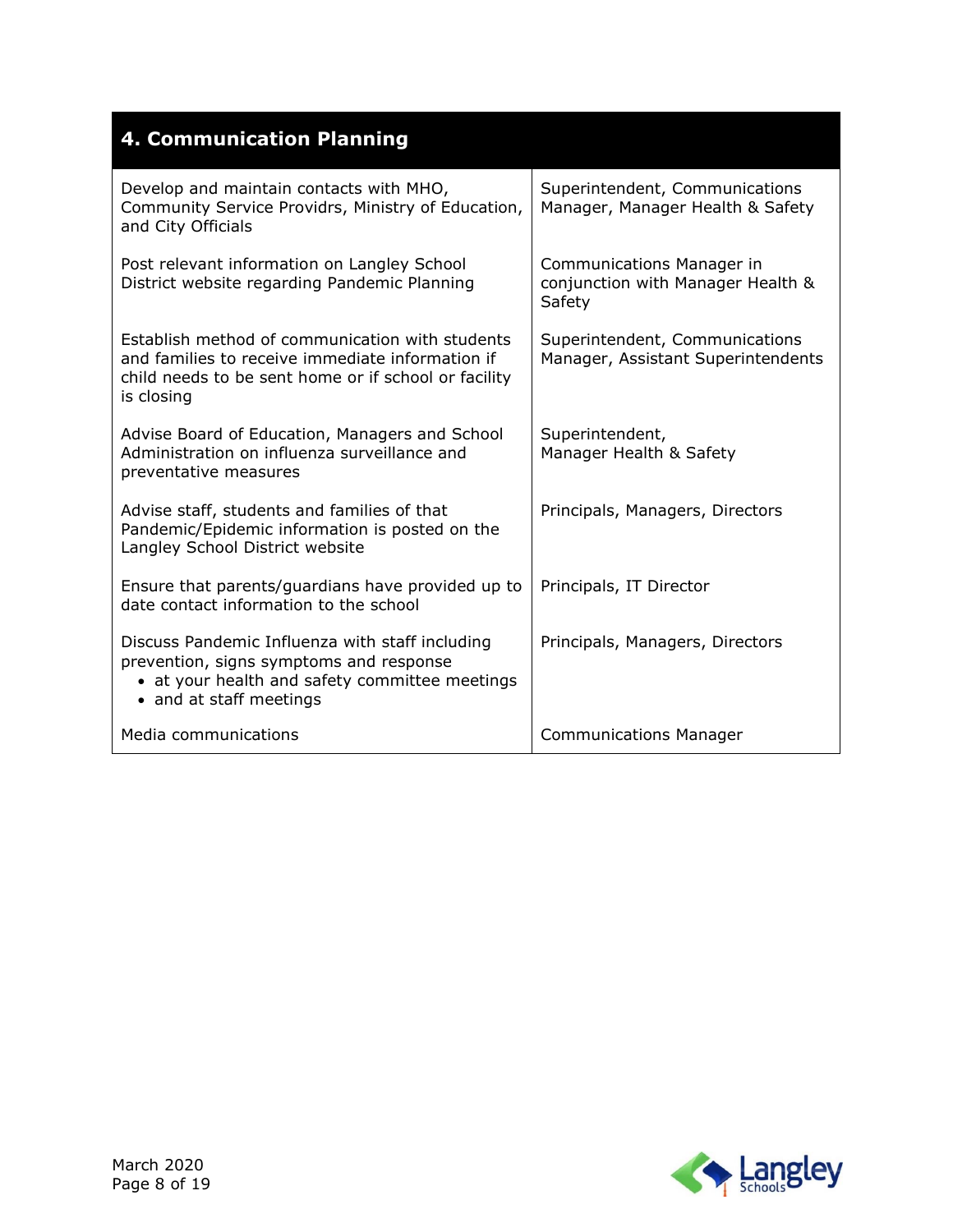## **Pandemic/Epidemic Period**

| <b>Pandemic/Epidemic Activities</b>                                                                                                      | <b>Responsibilities</b>                                                                                                                                       |
|------------------------------------------------------------------------------------------------------------------------------------------|---------------------------------------------------------------------------------------------------------------------------------------------------------------|
| 1. Planning and Coordination                                                                                                             |                                                                                                                                                               |
| If school trips are planned, determine how<br>children will be isolated and sent home should<br>they become ill with flu like symptoms.  | Principals (see Separating Ill staff<br>and Students) Manager Health &<br>Safety, Manager Transportation<br><b>Services</b>                                   |
| Closing of schools may be required as directed by<br>the Provincial Health Officer or Fraser Health<br>Authority Medical Health Officer. | Superintendent, Assistant<br>Superintendent, Principals,<br>Communications Manager, Manager<br>Health & Safety                                                |
| School trips and school evening user groups may<br>be cancelled.                                                                         | Superintendent, Principals, Manager,<br>Purchasing & Logistics                                                                                                |
| Schools may be used by officials for clinics,<br>hospitals, daycare centres etc.                                                         | Ministry of Health, City/Township of<br>Langley, Superintendent,<br>Communications Manager, Director<br>Facilities and Transportation Services                |
| Depending on staffing or student shortages,<br>classes may need to be combined                                                           | Principals                                                                                                                                                    |
| Bus routes may need to be combined due to<br>driver and/or student shortages.                                                            | Manager of Transportation                                                                                                                                     |
| 2. Continuity of Student Learning & Core Operations                                                                                      |                                                                                                                                                               |
| Evaluate capability of student learning continuity:<br>adjust as needed                                                                  | Assistant Superintendents, Principals                                                                                                                         |
| Reinforce cross training to ensure continuity of<br>core operations<br>a) Education<br>b) Payroll<br>c) Custodial<br>d) Communications   | Assistant Superintendents<br>Secretary Treasurer<br>Manager of Facilities Services<br>Communications Manager,<br>Superintendent, Assistant<br>Superintendents |
| Schools may be closed                                                                                                                    | Superintendent, Assistant<br>Superintendent, Principals,<br>Communications Manager, Manager<br>of Facilities Information and Security                         |
| School trips may be cancelled                                                                                                            | Superintendent, Assistant<br>Superintendents, Principals                                                                                                      |

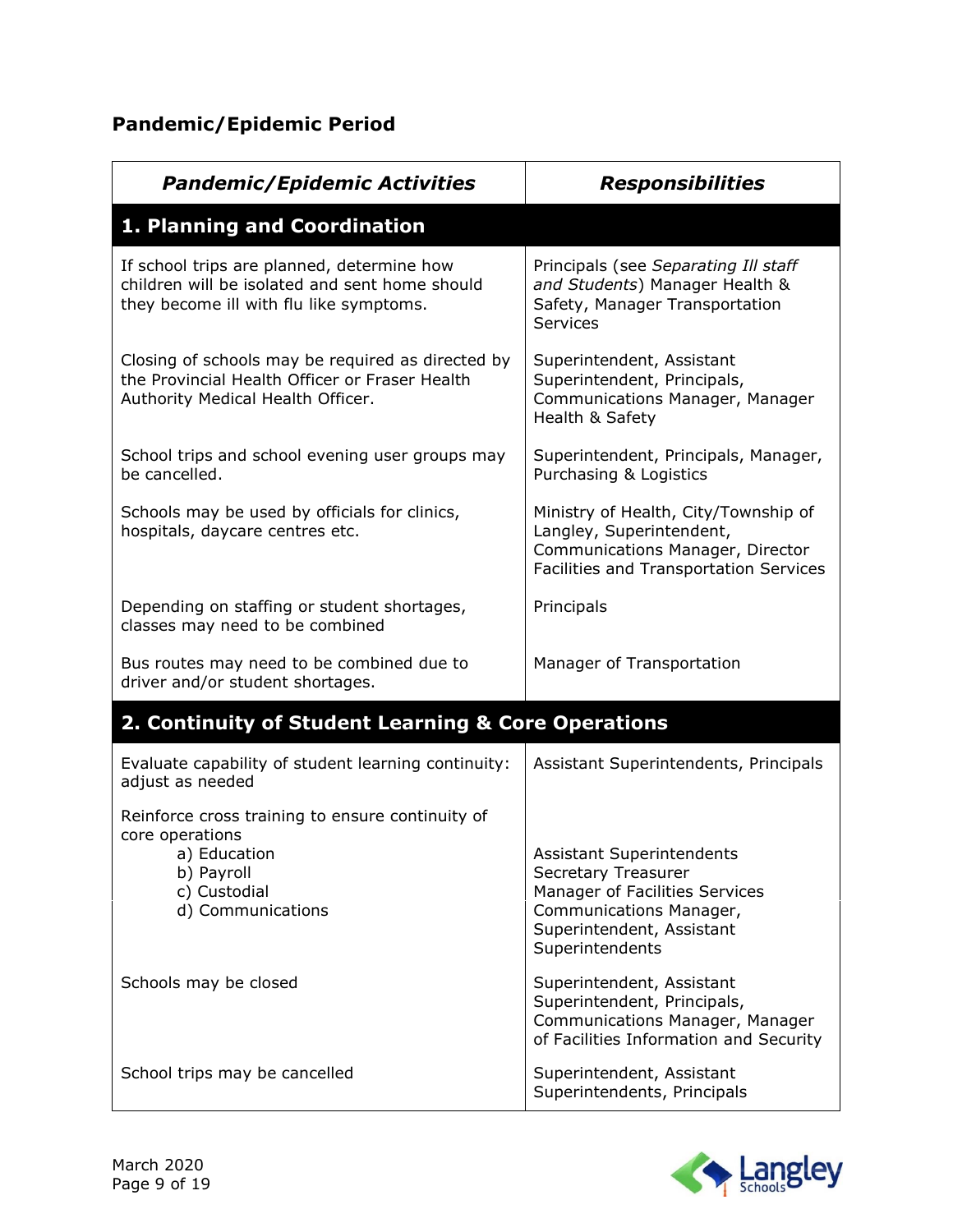| 3. Infection Control Policies & Procedures                                                                                                                               |                                                                                                  |
|--------------------------------------------------------------------------------------------------------------------------------------------------------------------------|--------------------------------------------------------------------------------------------------|
| Continued use of infection control practices and<br>procedures that help limit the spread of infection                                                                   | Manager Health & Safety<br>Manager of Facilities Services                                        |
| Ensure that schools and Facilities Services have<br>an adequate supply of hand soap and paper<br>towels                                                                  | Manager of Facilities Services                                                                   |
| Advise staff and students that are sick with flu<br>like symptoms to remain at home                                                                                      | Principals, Managers, Directors                                                                  |
| Restriction of community, volunteer & visitors to<br>schools & facilities                                                                                                | Principals, Managers, Directors                                                                  |
| Routine cleaning of schools and contact surfaces                                                                                                                         | Manager of Facilities Services                                                                   |
| Review infection control practices                                                                                                                                       | Pandemic Response Team                                                                           |
| Plan for children away on school trips to be<br>isolated and/or sent home if they become ill                                                                             | Principals, Teachers (See Separating<br>Ill staff and Students)                                  |
| Ongoing Education for children and staff on<br>proper hand washing and cough/sneeze etiquette                                                                            | Principals, Teachers, Managers                                                                   |
| Advise Assistant Superintendent when ≥10% of<br>school population (staff & students) is away ill.                                                                        | Principals                                                                                       |
| Separation of ill students and staff until they can<br>be sent home.                                                                                                     | Principals, Managers, School Staff                                                               |
|                                                                                                                                                                          |                                                                                                  |
| <b>4. Communications Planning</b>                                                                                                                                        |                                                                                                  |
| Media communications -<br>Continue to work closely with Fraser Health<br>Authority, Ministry of Education, and City officials                                            | <b>Communications Manager</b><br>Manager Health & Safety,<br>Superintendent                      |
| Maintain and evaluate Langley School District<br>website for information on Pandemic/Epidemic<br>Planning                                                                | Communications Manager,<br>Manager Health & Safety                                               |
| Maintain method of communication with students<br>and families to receive immediate information if<br>child needs to be sent home or if school or facility<br>is closing | Principals (under direction of<br>Superintendent or designate).<br><b>Communications Manager</b> |
| Continue to provide the Board of Education,<br>Managers and School Administrators with<br>information on influenza surveillance and<br>preventative measures             | Superintendent, Communications<br>Manager, Manager Health & Safety                               |
| Remind staff, students, volunteers and families of<br>the Langley School District website                                                                                | Principals, Managers, Directors                                                                  |

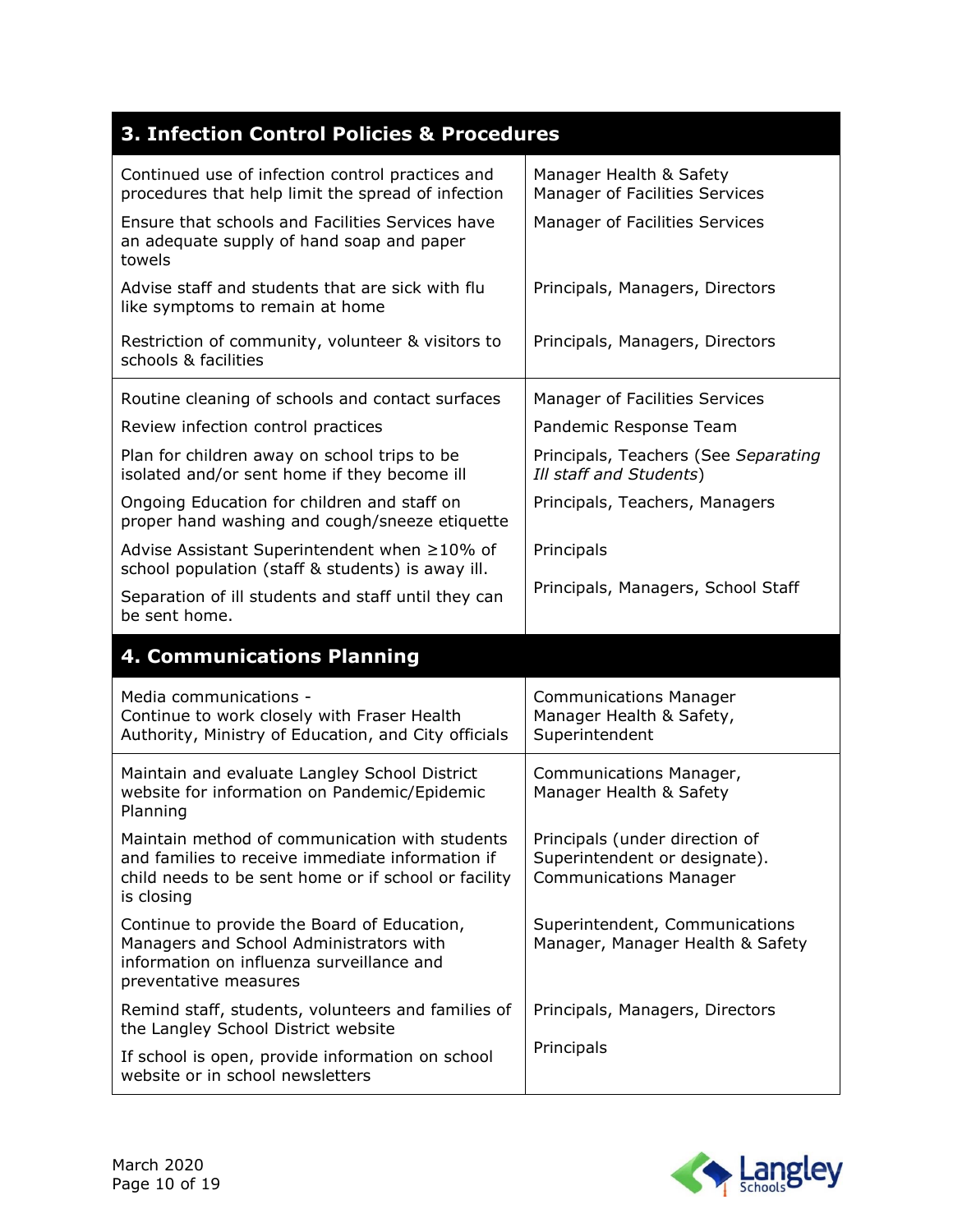| 5. Educate Staff/Student/Families                                                                                                         |                                                                |
|-------------------------------------------------------------------------------------------------------------------------------------------|----------------------------------------------------------------|
| If school is open, increase awareness by<br>informing through bulletins etc., advise of School<br>District website, communicate with DPAC | Communications Manager, Manager<br>Health & Safety, Principals |

## **Post-Pandemic/Epidemic Period**

| <b>Post-Pandemic/Epidemic Activities</b>                                                                                   | <b>Responsibilities</b>                                                                                                                 |
|----------------------------------------------------------------------------------------------------------------------------|-----------------------------------------------------------------------------------------------------------------------------------------|
| 1. Planning and Coordination                                                                                               |                                                                                                                                         |
| Re-opening of schools                                                                                                      | Fraser Health Authority,<br>Superintendent,<br>Manager Health & Safety, Principals,<br>Director Facilities & Transportation<br>Services |
| Resumption of business activities                                                                                          | Superintendent, Secretary-Treasurer,<br>Principals, Managers, Directors                                                                 |
| Depending on staffing shortages, classes may<br>need to be combined                                                        | Principals, HR                                                                                                                          |
| Plan for bus driver shortages and combining<br>routes                                                                      | Manager of Transportation                                                                                                               |
| 2. Continuity of Student Learning & Core Operations                                                                        |                                                                                                                                         |
| Evaluate capability of student learning continuity:<br>adjust as needed. May take some time for<br>schools to be re-opened | Assistant Superintendent, Principals                                                                                                    |
| Communications                                                                                                             | Superintendent, Communications<br>Manager, Manager Health & Safety                                                                      |
| Resumption of school classes and activities                                                                                | Superintendent, Assistant<br>Superintendents, Principals                                                                                |

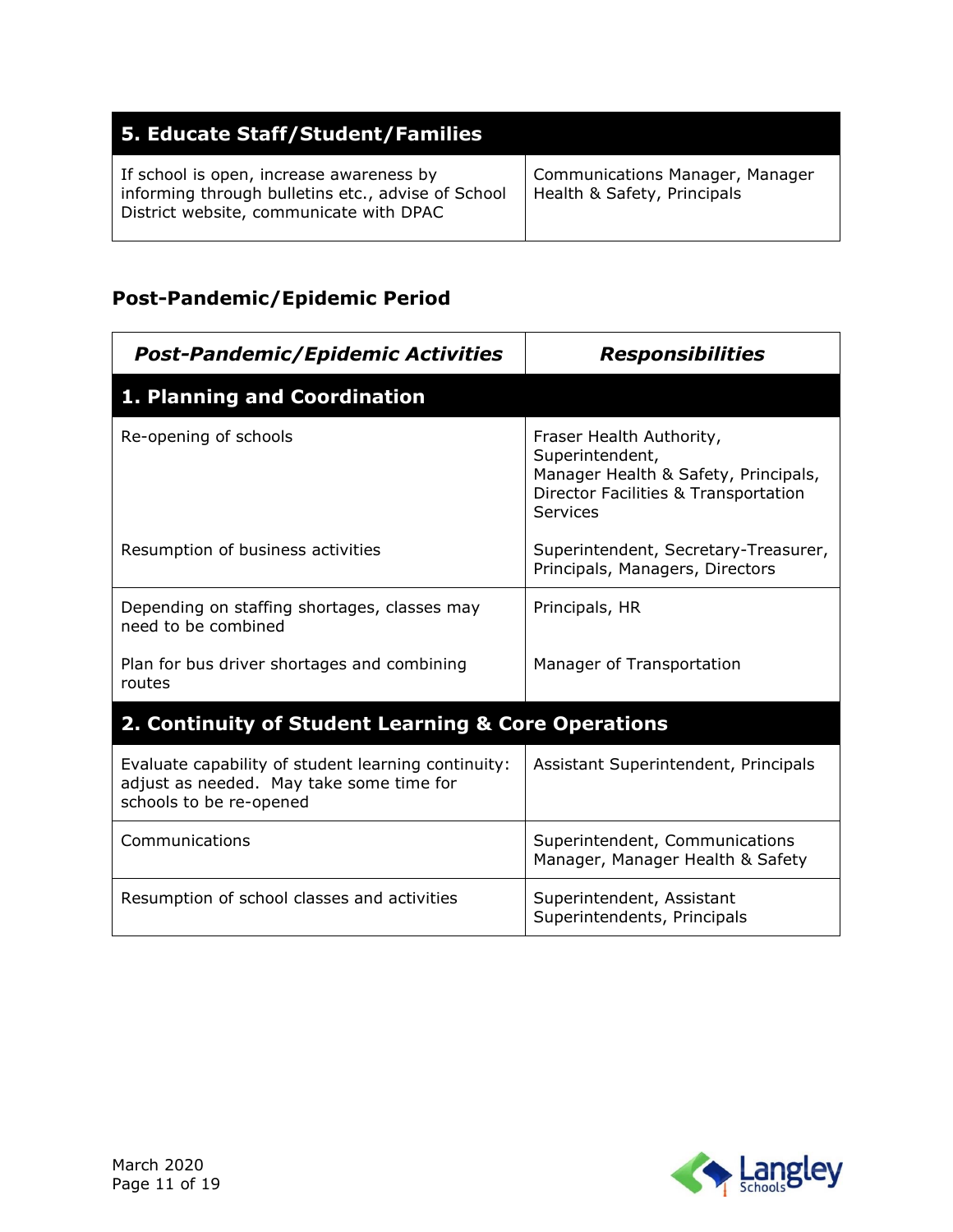| 3. Infection Control Policies and Procedures                                                                                                                             |                                                                                                                                                                      |
|--------------------------------------------------------------------------------------------------------------------------------------------------------------------------|----------------------------------------------------------------------------------------------------------------------------------------------------------------------|
| Continue with infection control practices and<br>procedures that help limit the spread of infection                                                                      | Manager Health & Safety<br>Manager of Facilities Services                                                                                                            |
| Ensure that schools and district sites have an<br>adequate supply of hand soap and paper towels                                                                          | Manager of Facilities Services                                                                                                                                       |
| Advise staff and students that are sick with flu<br>like symptoms to remain at home                                                                                      | Principals, Managers, Directors                                                                                                                                      |
| Continue to review infection control                                                                                                                                     | Manager Health & Safety<br>Manager of Facilities Services                                                                                                            |
| Ongoing education for children and staff on<br>proper hand washing and cough/sneeze etiquette                                                                            | Principals, Teachers, Managers,<br><b>Directors</b>                                                                                                                  |
| Advise Assistant Superintendent when ≥10% of<br>school population (staff & students) is away ill                                                                         | Principals                                                                                                                                                           |
| Separate ill students and staff                                                                                                                                          | Principals, Managers, Directors                                                                                                                                      |
| <b>4. Communication Planning</b>                                                                                                                                         |                                                                                                                                                                      |
| Media communications                                                                                                                                                     | <b>Communications Manager</b>                                                                                                                                        |
| Continue to work closely with Fraser Health<br>Authority, Ministry of Education and City Officials                                                                       | Manager Health & Safety<br>Superintendent, Communications<br>Manager                                                                                                 |
| Maintain and evaluate the Langley School District<br>website for information on Post- Pandemic/<br>Epidemic Recovery Phase                                               | Communications Manager,<br>Manager Health & Safety                                                                                                                   |
| Maintain method of communication with students<br>and families to receive immediate information if<br>child needs to be sent home or if school or facility<br>is closing | Principals, Communications Manager,<br>Manager Health & Safety                                                                                                       |
| Prepare for Critical Incident Response if there<br>have been deaths among students and staff                                                                             | District Principal - Student Support<br>Services, Critical Incident Response<br>team, Principals/Manager, Manager<br>Health & Safety, Assistant<br>Superintendent HR |

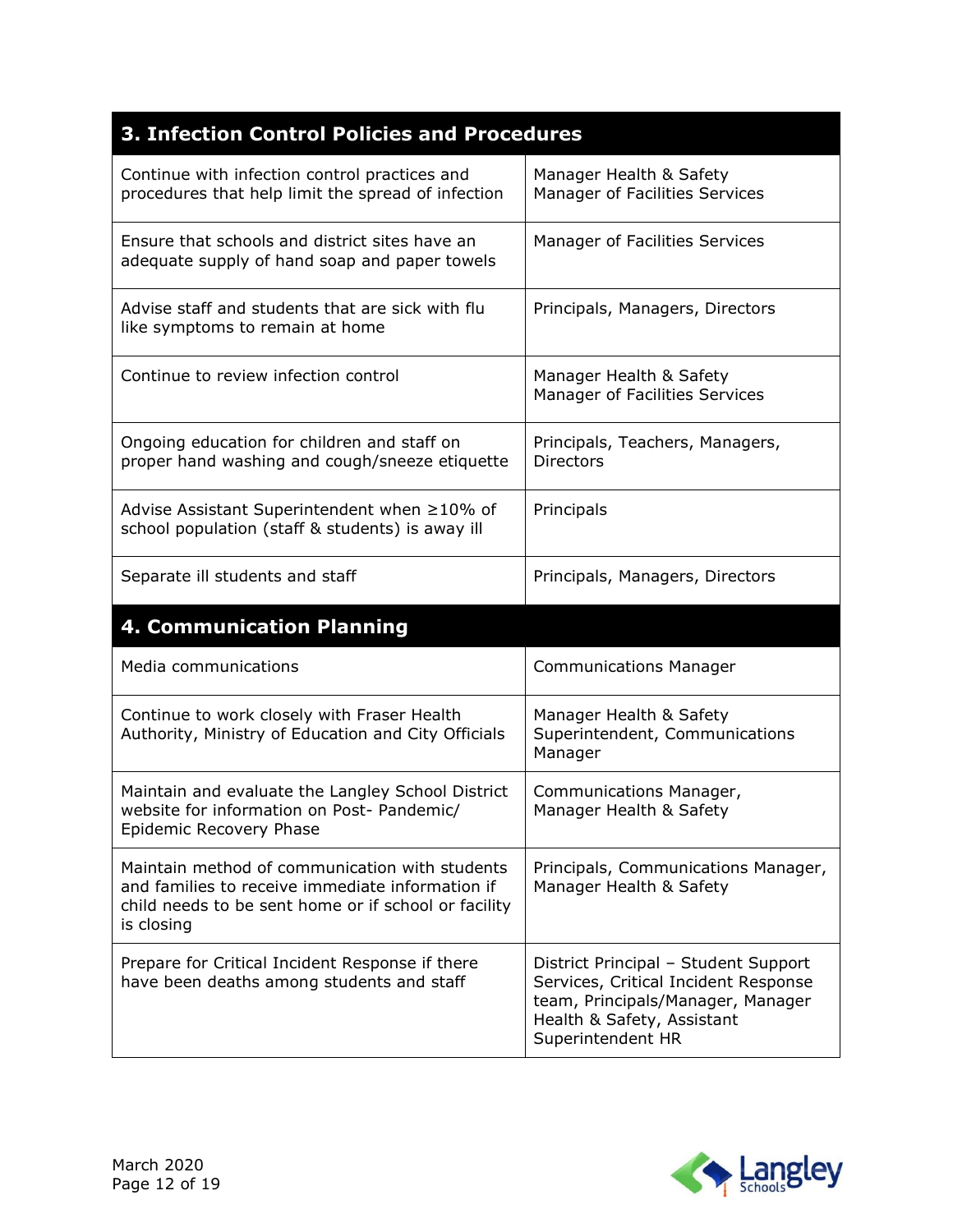| 5. Educate Staff / Student / Families                                                          |                                                                                                                                 |
|------------------------------------------------------------------------------------------------|---------------------------------------------------------------------------------------------------------------------------------|
| Direct staff, students and families to information<br>on the Langley School District website   | Communications Manager, Health &<br>Safety Manager, Principals,<br>Managers, Directors                                          |
| Use school website, listserve or newsletter to<br>provide information to students and families | Principals                                                                                                                      |
| Keep staff informed                                                                            | Principals, Managers, Directors<br>(information to be supplied by the<br>Manager Health & Safety via<br>Communications Manager) |

## **Roles and Responsibilities**

#### **Superintendent of Schools**

- 1. Langley School District Pandemic/Epidemic Plan Team Lead.
- 2. Activate Langley School District Pandemic/Epidemic Plan.
- 3. Direct school closures.

#### **Assistant Superintendents, Directors, Student Support**

Develop and maintain education plans for implementation if schools are closed and/or teaching or support staff, critical to program delivery, are away due to pandemic or epidemic.

#### **Communications Manager**

- 1. Spokesperson for all school district related pandemic or epidemic issues.
- 2. Maintain and distribute electronic communication provided by the Manager Health & Safety.

#### **Principals and Supervisors**

- 1. Educate all staff and students about proper hand washing practices. Resources are available on the Langley School District Health & Safety webpage (StaffNet > Human Resources > OH&S > Communicable Disease Information).
- 2. Educate all staff and students about cough/sneeze etiquette. Resources are available on the Langley School District Health & Safety webpage webpage (StaffNet > Human Resources > OH&S > Communicable Disease Information).

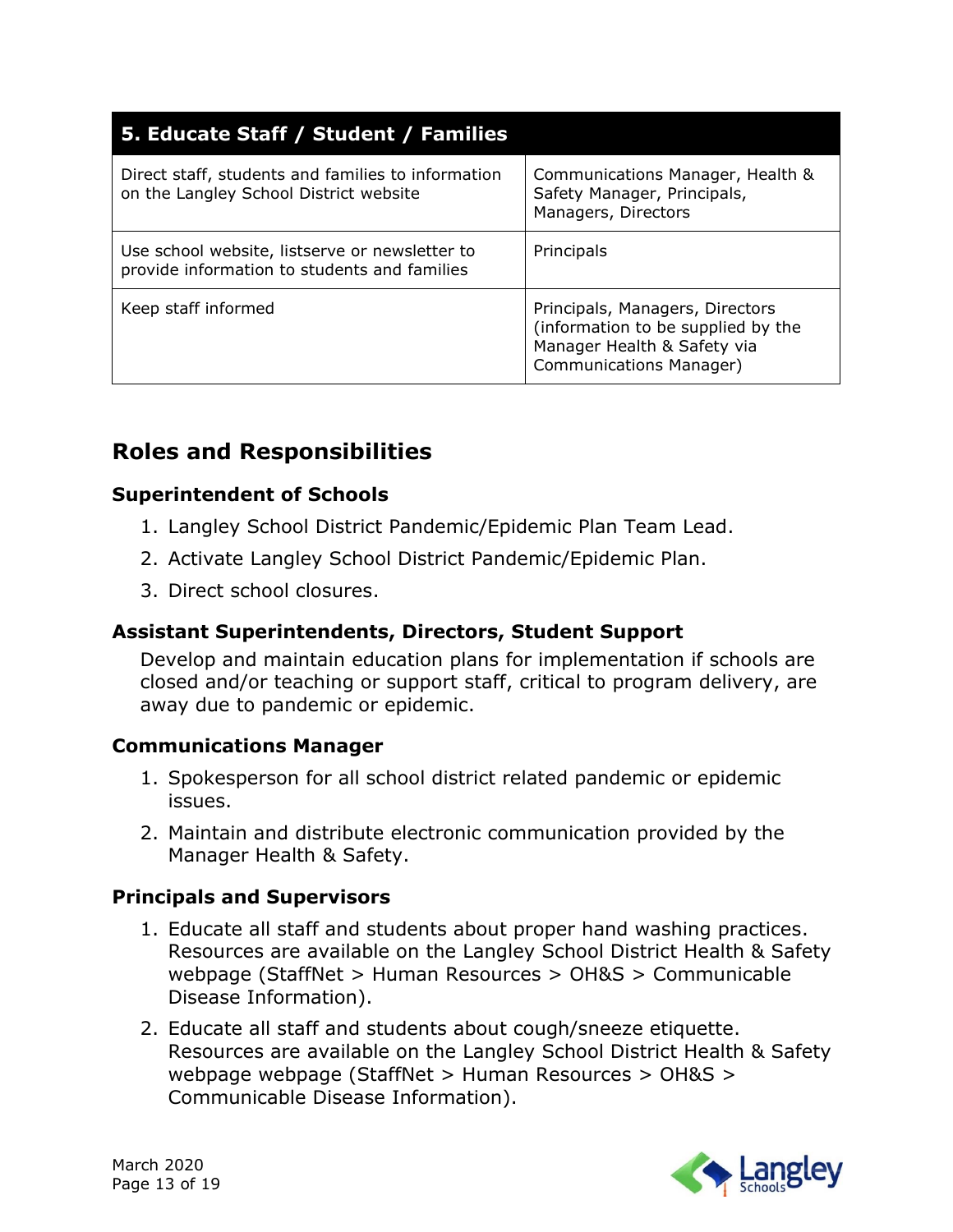- 3. Advise staff and students not attend work or school when exhibiting flulike symptoms (fever, vomiting or diarrhea).
- 4. Separate students that become ill at school until they can be sent home.
- 5. Discuss pandemic/epidemic planning at monthly safety committee meeting.
- 6. Advise DPAC and parents about the Langley School District's plans for pandemic and epidemic communicable diseases, including website communications and personal preparedness.
- 7. If greater than 10% of the school population (staff & students) is absent due to illness, or if more than 10% of students in a classroom are reporting ill with similar symptoms, report to your Assistant Superintendent.
- 8. Monitor routine cleaning and infection control practices are happening in the schools and district sites. If concerns arise, contact Manager of Facilities Services.
- 9. Ensure that parents/guardians have provided up to date emergency contact information to the school.

#### **Director of Facilities & Transportation Services**

- 1. Continuation of core building functions.
- 2. Transportation plan for rural students and students with special needs.

#### **Manager Health & Safety**

- 1. Develop and maintain pandemic/epidemic plan with input from planning committee and key stakeholders.
- 2. Provide key information for the Board of Education on pandemic/ epidemic response plan.
- 3. Provide districtwide support, advice and expertise to schools and district sites on communicable disease initiatives and events.
- 4. Maintain liaisons with other school districts, Health Authorities, Ministry and City officials.
- 5. Develop, implement and review infection control plan.
- 6. Advise and report to the District Health and Safety Committee on plans and preparedness.
- 7. Provide Communications Manager with information to be posted on the Langley School District website.

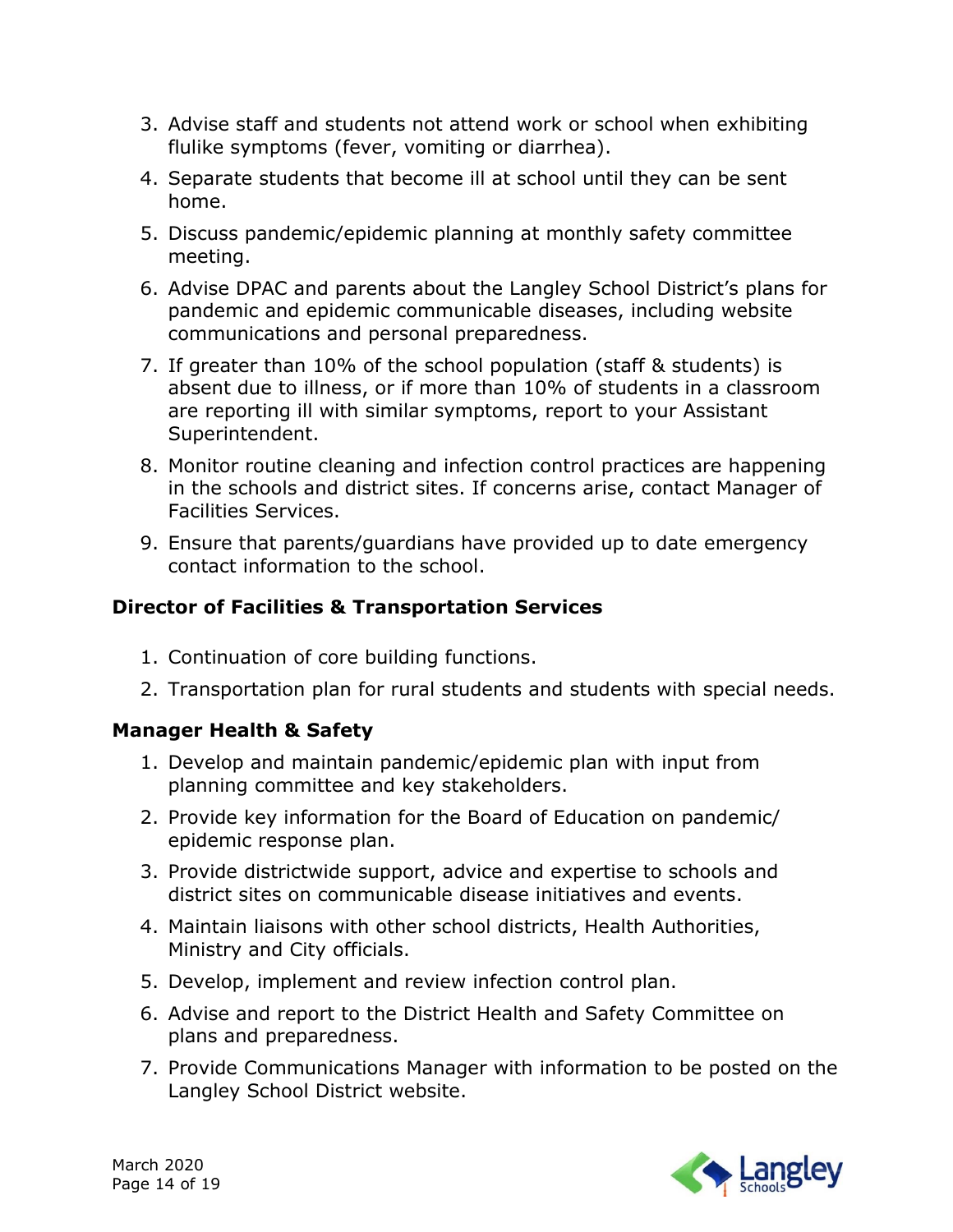#### **Manager of Facilities Services**

- 1. Ensure custodial staff are trained in the use of cleaning chemicals provided any special contact disinfection techniques for all three pandemic/epidemic phases.
- 2. Ensure custodial staff has appropriate personal protective equipment, training on use and care of equipment and cleaning supplies during all three phases of the plan.
- 3. Ensure adequate supply of soap and paper towels for increased hand washing vigilance during all three pandemic/epidemic phases.
- 4. Review infection control program in conjunction with the Manager of Health & Safety.

#### **Secretary-Treasurer**

- 1. Develop and implement key financial functions.
- 2. Key liaison with all business functions.

#### **Assistant Superintendent Human Resources**

- 1. Assist departments with the development and implementation of cross-training strategies.
- 2. Develop and implement specific employee work policies for use during a pandemic/epidemic.

#### **Staff**

Staff will need to follow communicable disease reduction strategies including staying home if they are not well enough to fully participate in regular school activities due to illness, practice good hand hygiene by washing their hands with soap and water regularly and coughing or sneezing into their elbow or a tissue (tissues should be disposed of in a lined waste paper basket, and then hands washed).

In elementary schools, staff must report classroom illnesses in excess of 10% to their supervisor who must report that to their Assistant Superintendent.

Students who are exhibiting signs or symptoms of fever, vomiting, or diarrhea should be sent by staff to the office for assessment and may be sent home.

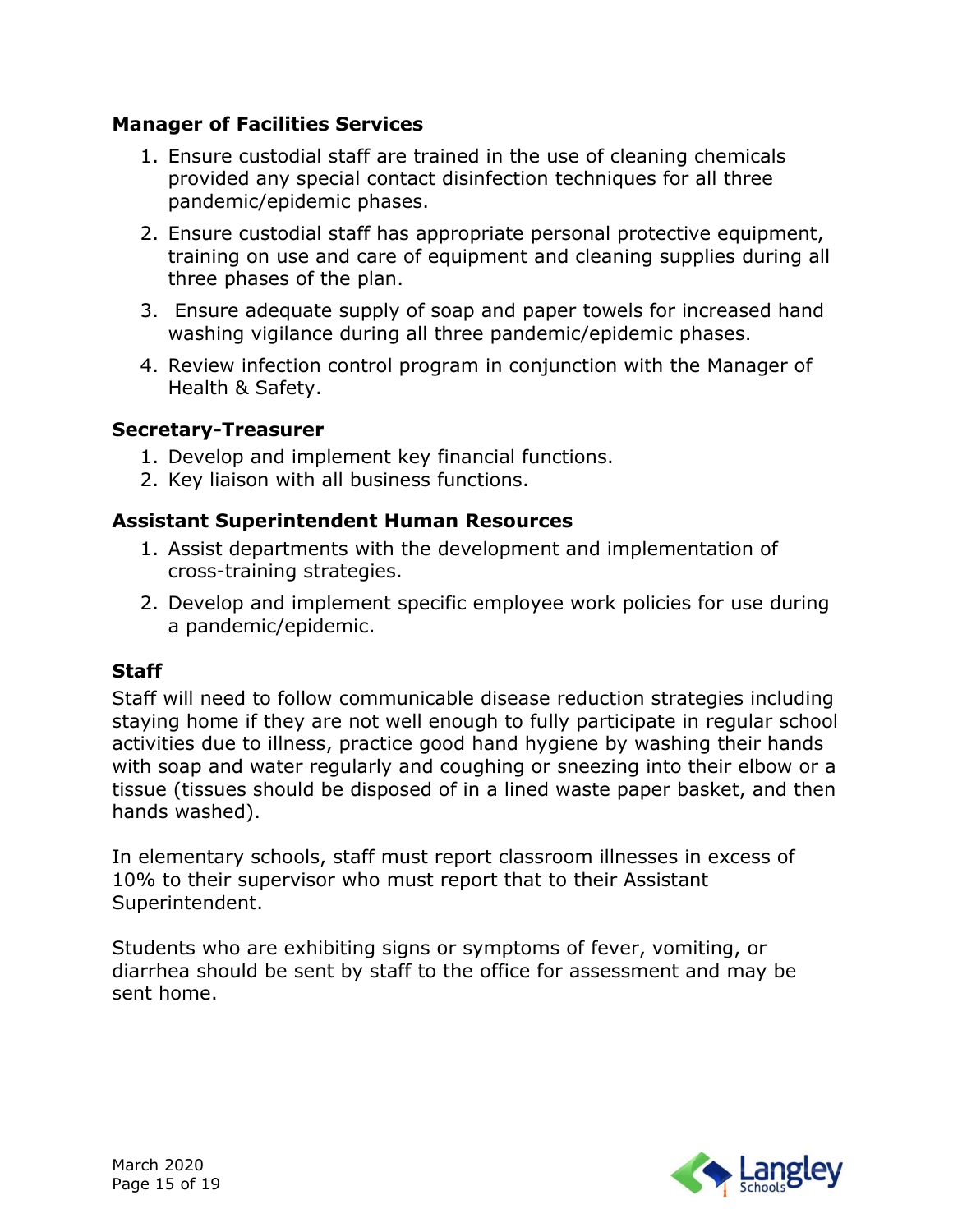## **School Closure Decision-Making Process**

1. The Provincial Health Officer will direct the province when it is time to activate pandemic plans. The Medical Health Officer for Fraser Health Authority will direct the District if closure of specific district site(s) is/are required. If, to minimize the spread of infection, activation of these plans is to include school closures, the Medical Health Officer will advise the Superintendent of Schools.

#### **OR**

2. The Ministry of Education can direct that school closures occur to reduce the spread of infection in the school population or for other public health reasons.

#### **EXAMPLE: A student or staff member has tested positive for the pandemic virus:**

- 1. CDC informs: →Provincial Health Officer and Medical Health Officer (MHO)
- 2. MHO Informs:  $\rightarrow$  Superintendent of Schools
- 3. Superintendent of Schools informs:  $\rightarrow$  Ministry of Education
- 4. The Superintendent of Schools, in consultation with the Medical Health Officer, the Ministry of Education and the school principal, will determine whether the school should be closed, based on criteria established by the Ministry of Education.

## **Education and Training**

If advised by Public Health, the Manager of Health & Safety through the Principal will inform Site Based Staff. Staff will receive information about:

- the risk of the pathogen in schools and the community,
- the procedures to be followed to minimize risk of contracting the specific pathogen,
- the importance those with high risk of complications having a predeveloped response plan in case they develop symptoms of the pathogen,
- how to report illness rates in excess of 10% in either a classroom at the elementary level or as a whole school for all district sites
- how to find more information from public health on the pathogen in the community.

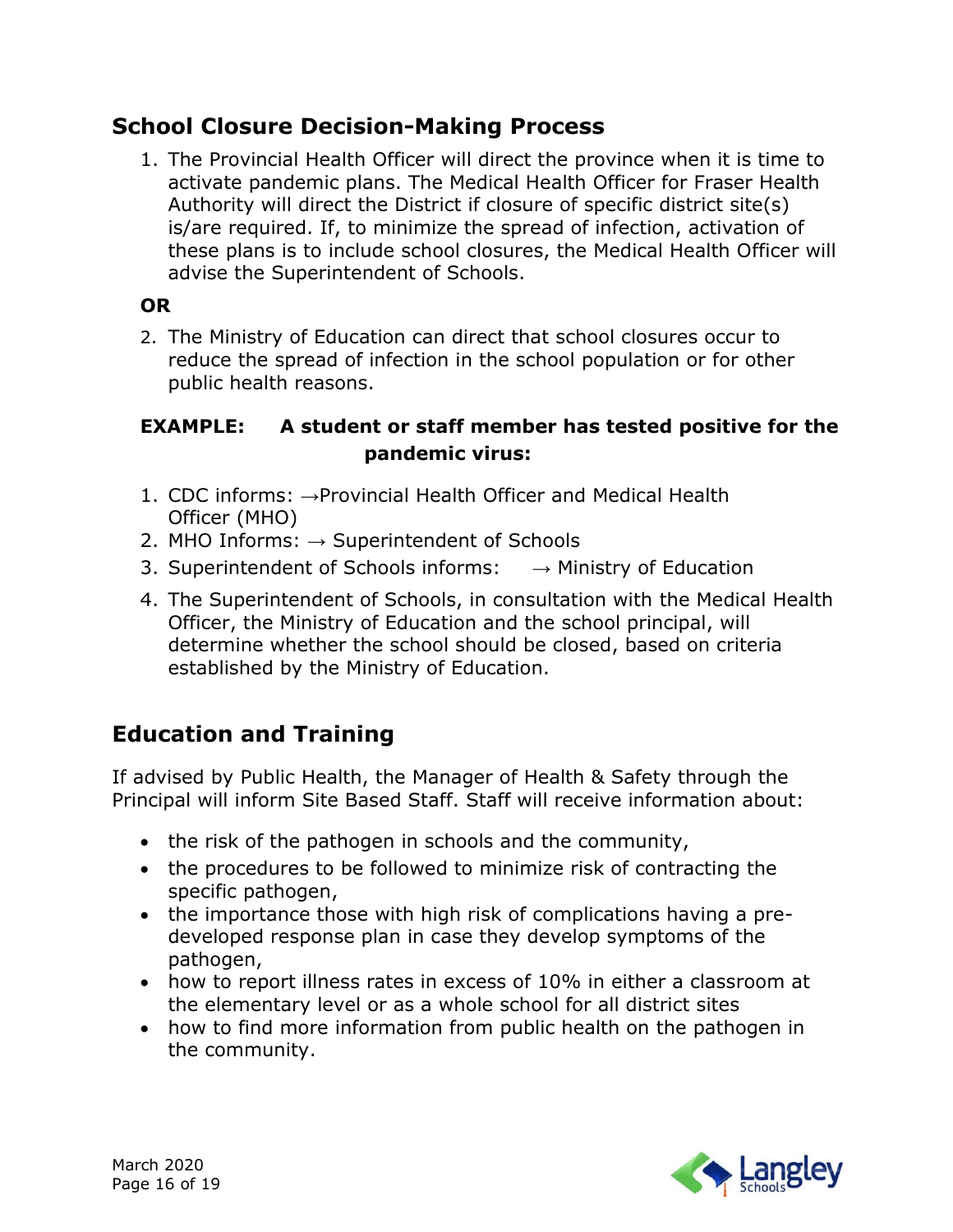#### **Separating Ill Students and Staff**

- 1. Sick students and staff should always be required to stay home. Students and staff who appear to have symptoms of illness including fever, vomiting or diarrhea at arrival or become ill during the day must be promptly separated from other students and staff and sent home.
- 2. Schools should regularly update contact information for parents so that they can be contacted more easily if they need to pick up their ill child.
- 3. Staff should be encouraged to provide emergency medical contact information to their Principal or Manager and First Aid Attendant for use in cases of emergency.
- 4. Recognizing that space is often in short supply, early planning on the location for a sick room is essential. Most sites have a medical room that can be used for this purpose; however, it is important for the site to have a secondary room available in the event that there are several ill students. This room should not be one commonly used for other purposes; for example, the lunchroom during non-mealtimes. It should not be a space through which others regularly pass. It is not necessary for this room to have a separate air supply (HVAC) system. Ill persons should be placed in well ventilated areas and placed in areas where at least 2 meters or 6 feet of distance can be maintained between the ill person and others.
- 5. A limited number of staff should be designated to supervise ill persons until they can be sent home. These supervisors should not be at increased risk of influenza complications (for example, pregnant women or persons that have a chronic illness) and they should be familiar with infection control recommendations to prevent spread of influenza.
- 6. Staff who act in this capacity are to maintain a safe distance (2m) when possible and wash their hands thoroughly after any contact with an ill person. Adequate hand washing supplies and facilities should be readily available.

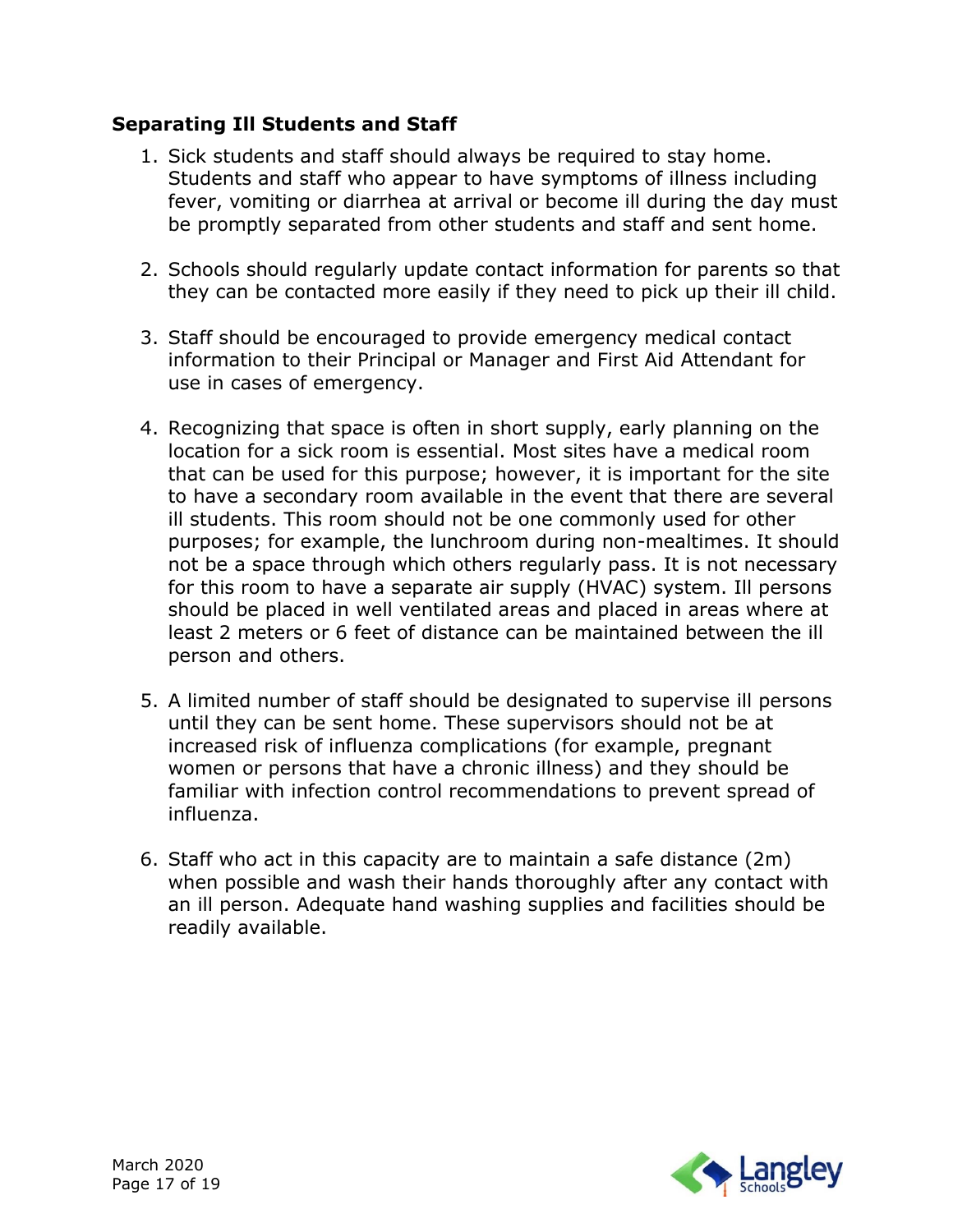#### **Hand Washing Education**

#### **Washing hands with soap and water is always preferred to any other method of hand sanitization. Washing your hands properly consists of the following steps when an air drier is available:**

- 1. Remove jewelry and watches from fingers and wrists.
- 2. Wet hands under running water.
- 3. Apply soap and vigorously rub hands together for 10 seconds to produce lather.
- 4. Wash all surfaces thoroughly, including wrists, palms, backs of hands, between fingers and thumbs, and under fingernails, for 20-30 seconds.
- 5. Rinse hands one at a time with fingers pointing downward.
- 6. Turn off tap with elbow if not an automatic shut off.
- 7. Dry hands by placing them under the air drier and rubbing them together until dry. If the air drier has a button to turn it on, be sure to push it with your elbow, not hands.

#### **Washing your hands properly consists of the following steps when an air drier is not available:**

- 1. Remove jewelry and watches from fingers and wrists.
- 2. Wet hands under running water.
- 3. Apply soap and vigorously rub hands together for 10 seconds to produce lather.
- 4. Wash all surfaces thoroughly, including wrists, palms, backs of hands, between fingers and thumbs, and under finger nails, for 20-30 seconds.
- 5. Rinse hands one at a time with fingers pointing downward.
- 6. Dry hands with a disposable towel.
- 7. Turn off the water with the same towel used to dry your hands. Do not turn off taps with solely your hands as this will only recontaminate them.
- 8. Dispose of the towel in the nearest waste basket.